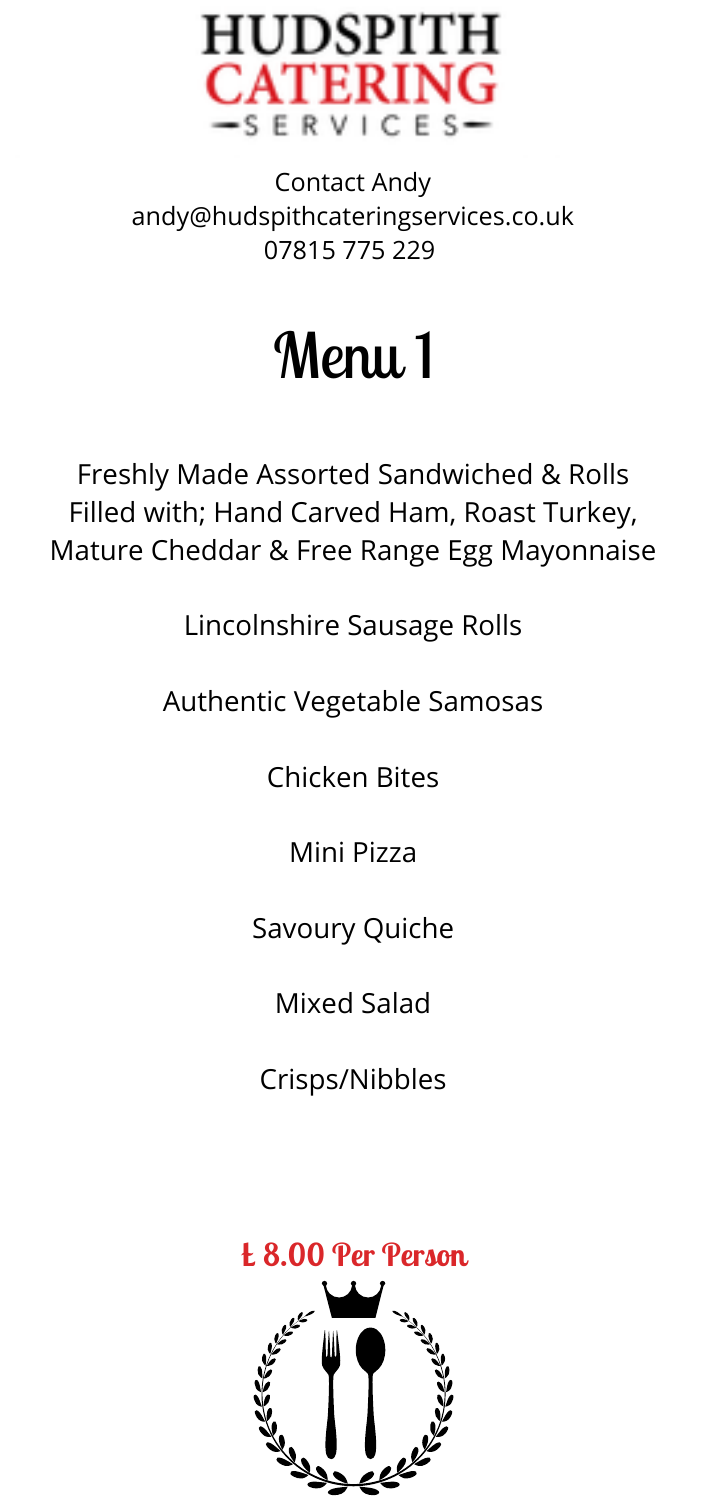

Freshly Made Assorted Sandwiches & Rolls Filled with; Hand Carved Ham, Roast Turkey, Mature Cheddar, Roast Beef, other fillings available on request.

Lincolnshire Sausage Rolls

Authentic Vegetable Samosas

Breaded Chicken Pieces

Savoury Quiche

Hot Buttered Potatoes

Home Made Coleslaw

Mixed Salad

Crisps/Nibbles

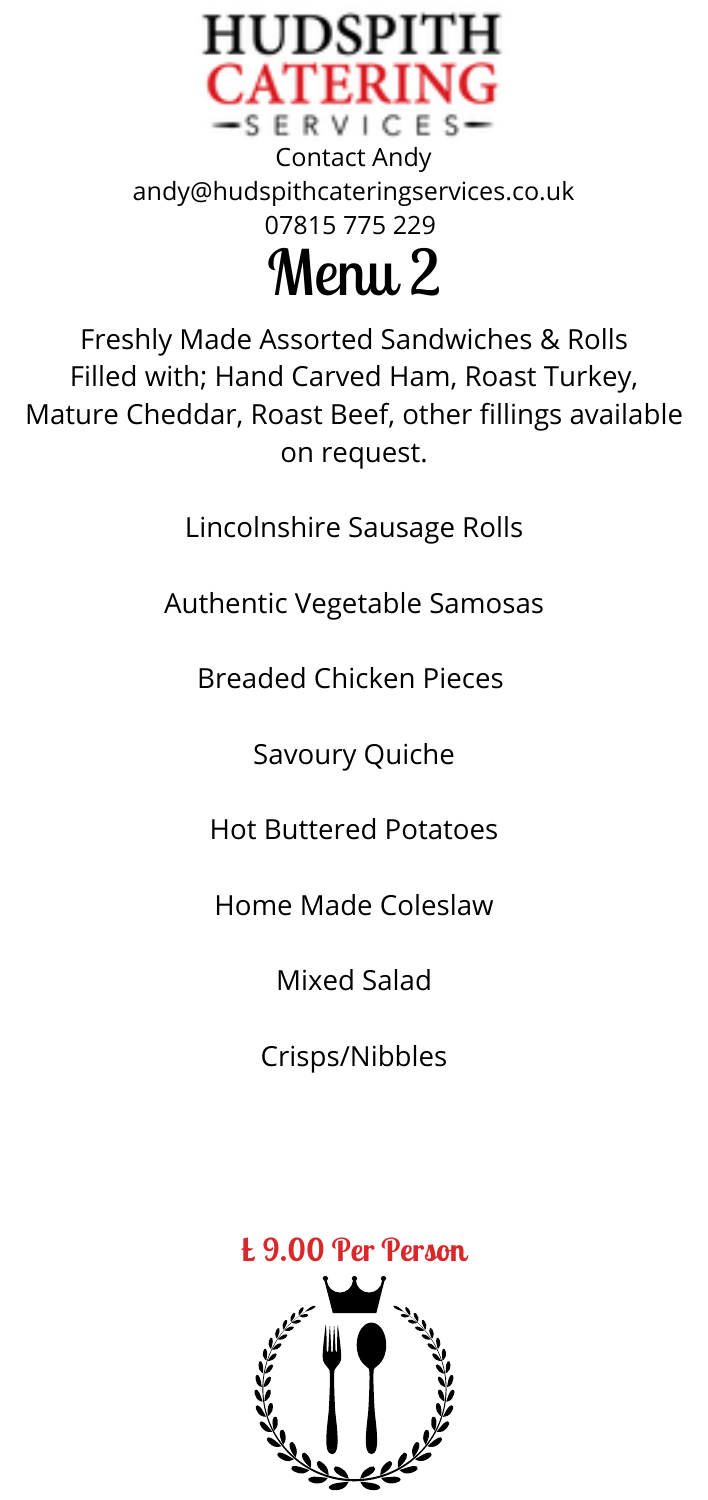

& Home Made Coleslaw

Chicken Tikka Balti

Chilli Con Carne

Baked Lasagne

Pork & Stuffing Batches

Sweet & Sour Chicken

Beef Stew

Thai Green Curry

Mushroom Stroganoff

Bacon & Sausage Rolls

Selection of Gateau with Fresh Cream

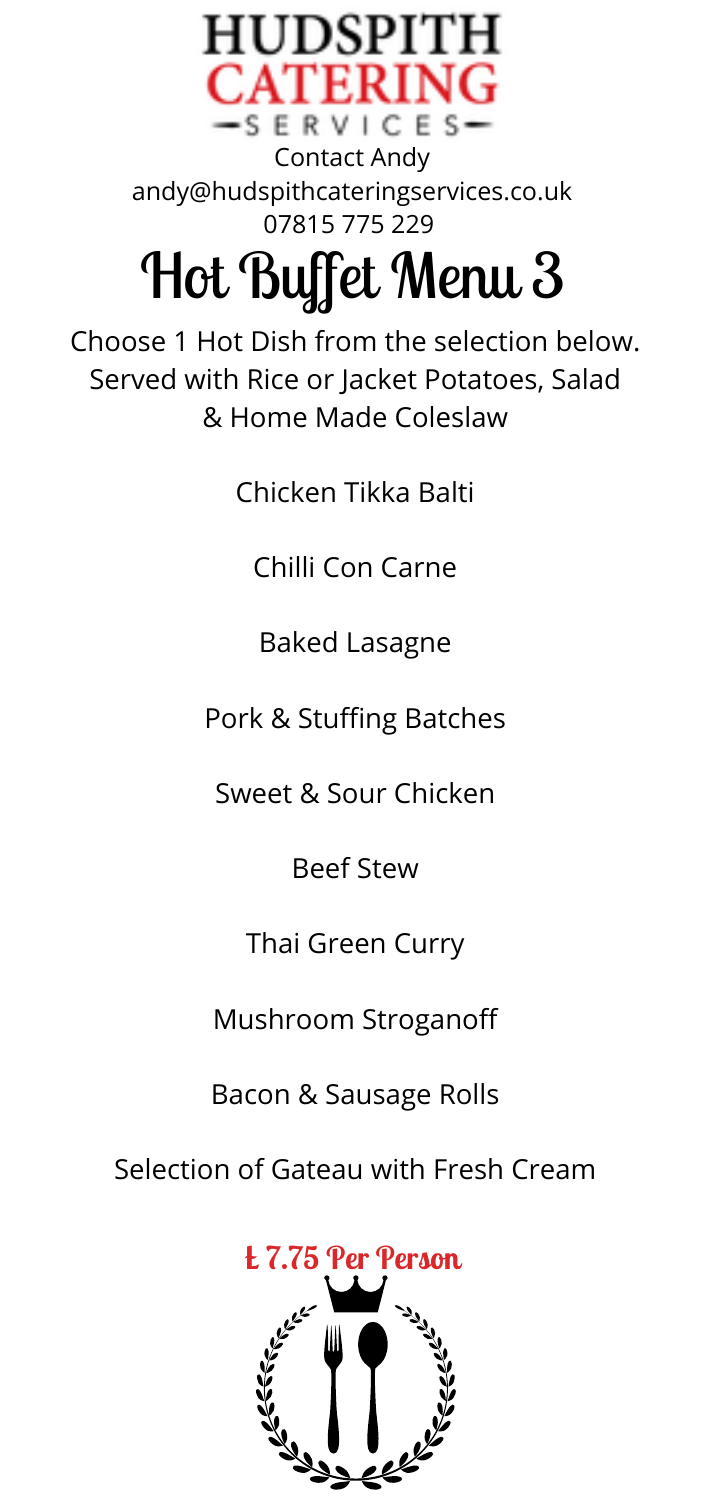

Chicken Tikka Balti

Chilli Con Carne

Baked Lasagne

Pork & Stuffing Batches

Sweet & Sour Chicken

Beef Stew

Thai Green Curry

Mushroom Stroganoff

Bacon & Sausage Rolls

Selection ofGateau with Fresh Cream

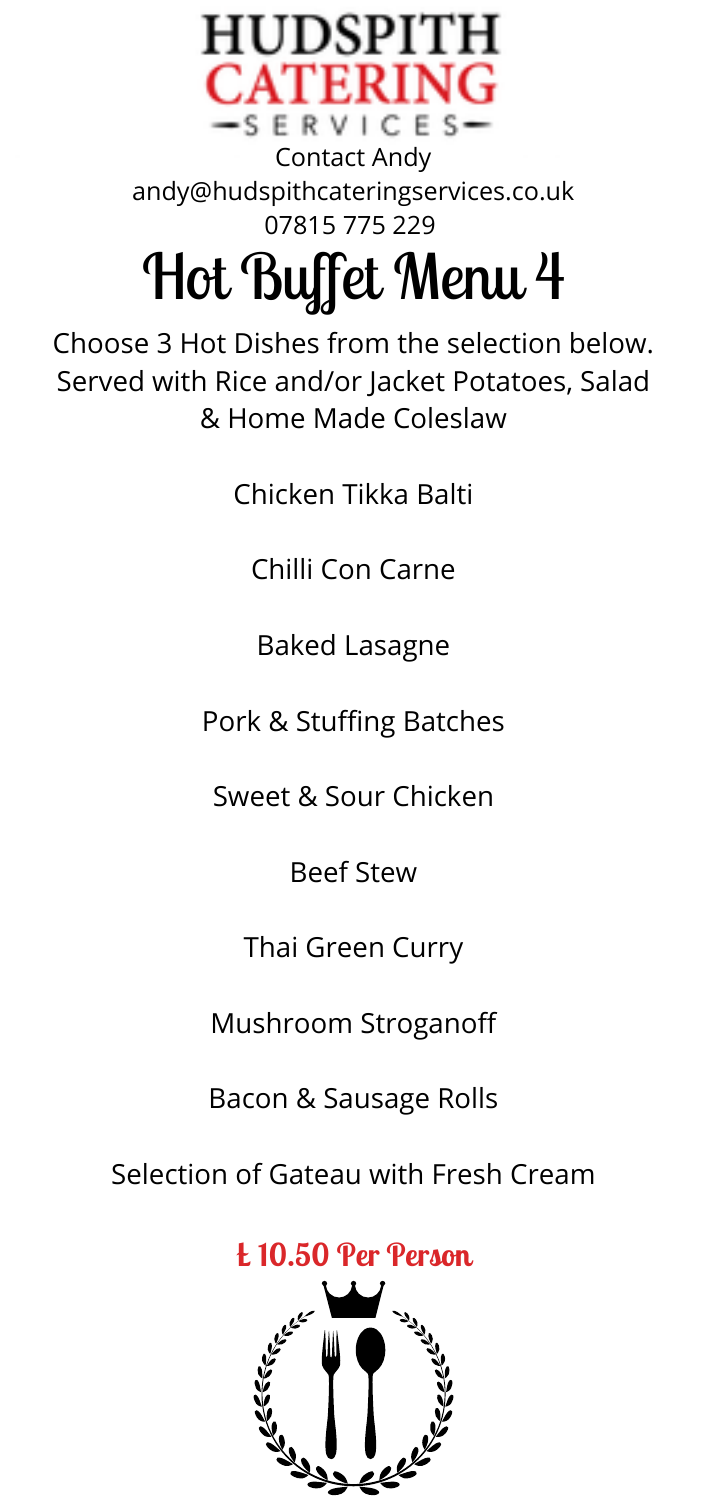